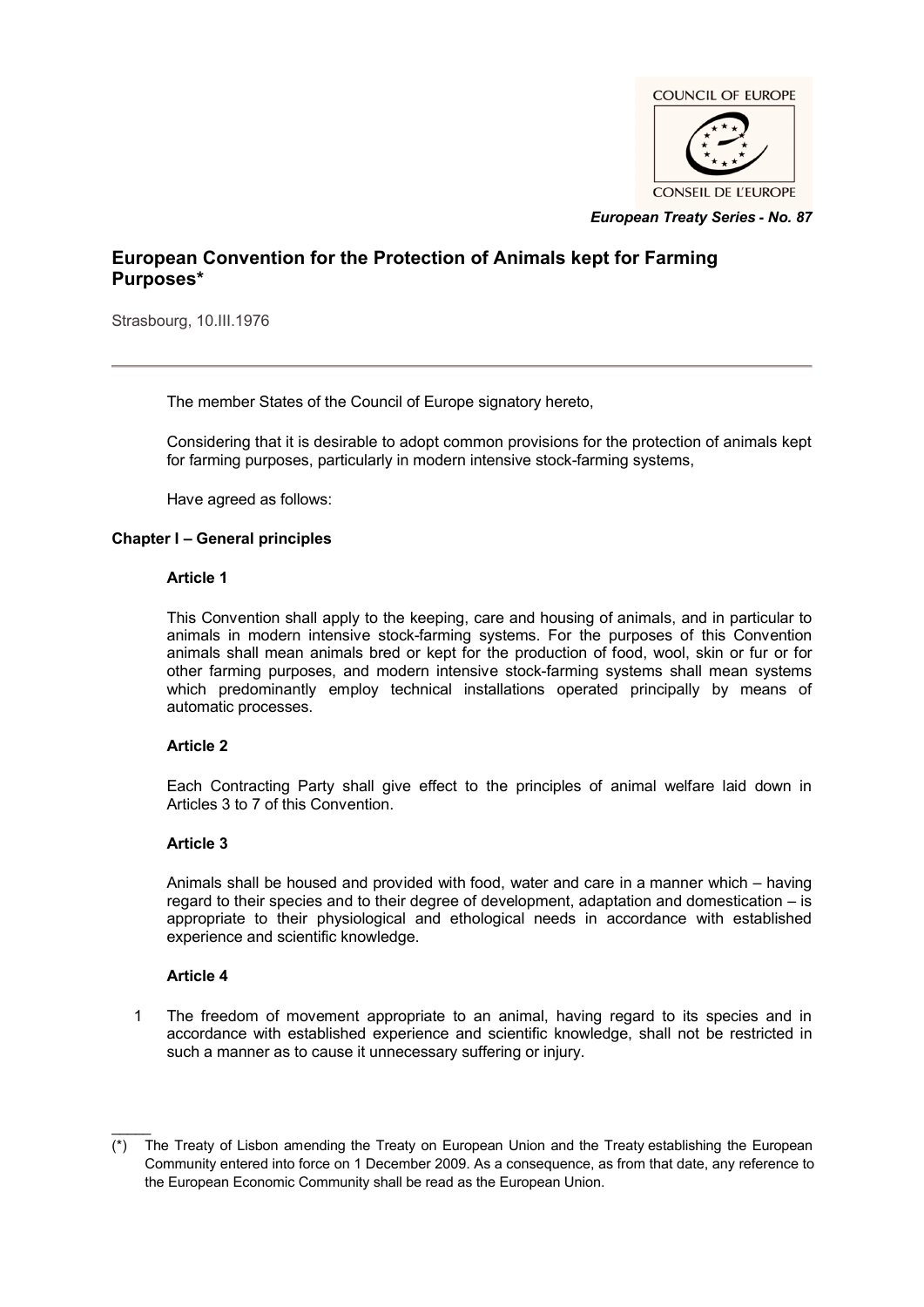2 Where an animal is continuously or regularly tethered or confined, it shall be given the space appropriate to its physiological and ethological needs in accordance with established experience and scientific knowledge.

## **Article 5**

The lighting, temperature, humidity, air circulation, ventilation, and other environmental conditions such as gas concentration or noise intensity in the place in which an animal is housed, shall – having regard to its species and to its degree of development, adaptation and domestication – conform to its physiological and ethological needs in accordance with established experience and scientific knowledge.

### **Article 6**

No animal shall be provided with food or liquid in a manner, nor shall such food or liquid contain any substance, which may cause unnecessary suffering or injury.

### **Article 7**

- 1 The condition and state of health of animals shall be thoroughly inspected at intervals sufficient to avoid unnecessary suffering and in the case of animals kept in modern intensive stock-farming at least once a day.
- 2 The technical equipment used in modern intensive stock-farming systems shall be thoroughly inspected at least once a day, and any defect discovered shall be remedied with the least possible delay. When a defect cannot be remedied forthwith, all temporary measures necessary to safeguard the welfare of the animals shall be taken immediately.

### **Chapter II – Detailed implementation**

### **Article 8**

- 1 A Standing Committee shall be set up within a year of the entry into force of this Convention.
- 2 Each Contracting Party shall have the right to appoint a representative to the Standing Committee. Any member State of the Council of Europe which is not a Contracting Party to the Convention shall have the right to be represented on the Committee by an observer.
- 3 The Secretary General of the Council of Europe shall convene the Standing Committee whenever he finds it necessary and in any case when a majority of the representatives of the Contracting Parties or the representative of the European Economic Community, being itself a Contracting Party, request its convocation.
- 4 A majority of representatives of the Contracting Parties shall constitute a quorum for holding a meeting of the Standing Committee.
- 5 The Standing Committee shall take its decision by a majority of the votes cast; however, unanimity of the votes cast shall be required for:
	- a the adoption of the recommendations provided for in paragraph 1 of Article 9;
	- b the decision to admit observers other than those referred to in paragraph 2 of this article;
	- c the adoption of the report referred to in Article 13; this report could set out, where appropriate, divergent opinions.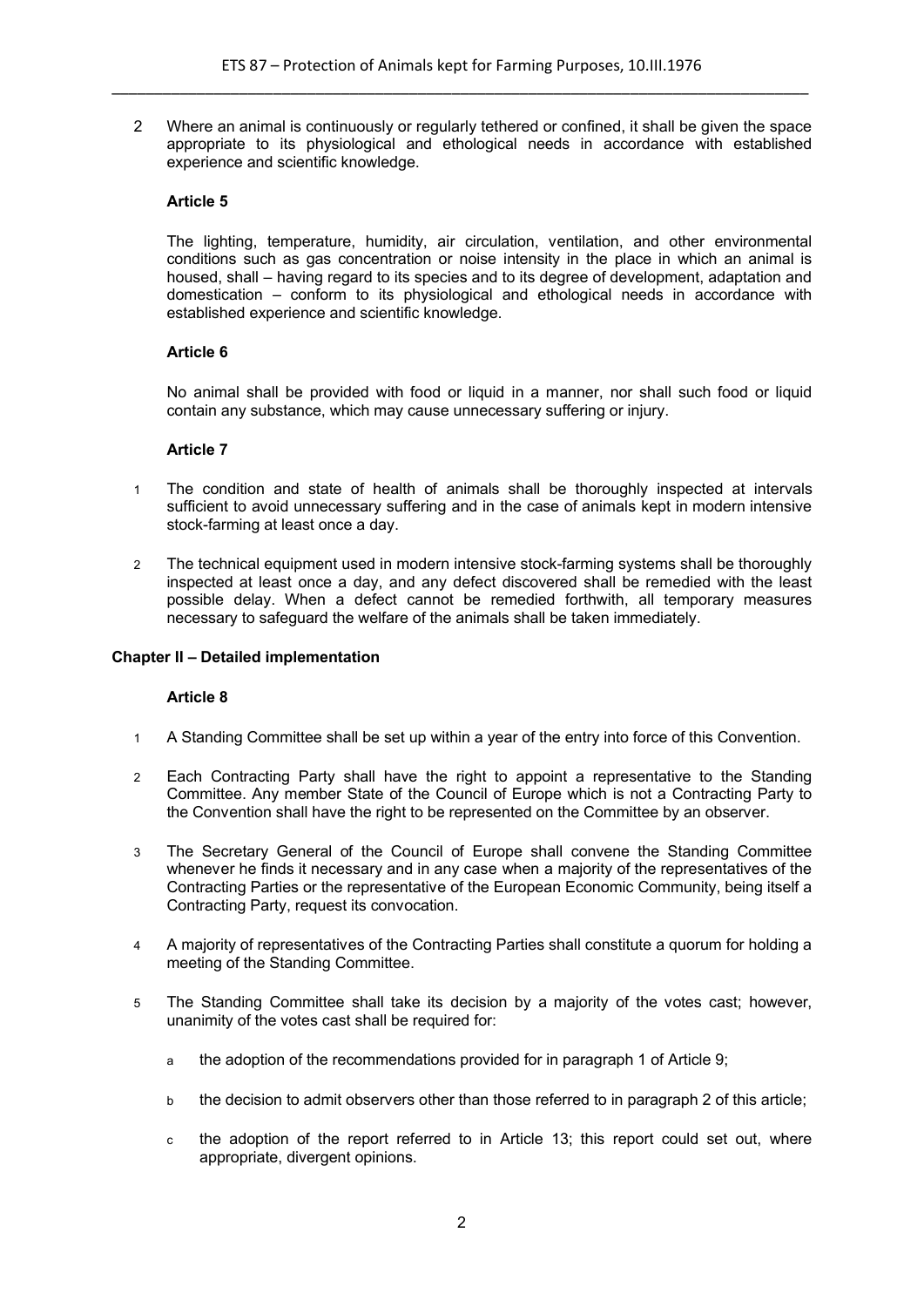6 Subject to the provisions of this Convention, the Standing Committee shall draw up its own rules of procedure.

## **Article 9**

- 1 The Standing Committee shall be responsible for the elaboration and adoption of recommendations to the Contracting Parties containing detailed provisions for the implementation of the principles set out in Chapter I of this Convention, to be based on scientific knowledge concerning the various species of animals.
- 2 For the purpose of carrying out its responsibilities under paragraph 1 of this article, the Standing Committee shall follow developments in scientific research and new methods in animal husbandry.
- 3 Unless a longer period is decided upon by the Standing Committee, a recommendation shall become effective as such six months after the date of its adoption by the Committee. As from the date when a recommendation becomes effective each Contracting Party shall either implement it or inform the Standing Committee by notification to the Secretary General of the Council of Europe of the reasons why it has decided that it cannot implement the recommendation or can no longer implement it.
- 4 If two or more Contracting Parties or the European Economic Community, being itself a Contracting Party, have given notice in accordance with paragraph 3 of this article of their decision not to implement or no longer to implement a recommendation, that recommendation shall cease to have effect.

### **Article 10**

The Standing Committee shall use its best endeavours to facilitate a friendly settlement of any difficulty which may arise between Contracting Parties concerning the implementation of this Convention.

### **Article 11**

The Standing Committee may express an advisory opinion on any question concerning the protection of animals at the request of a Contracting Party.

### **Article 12**

Each Contracting Party may appoint one or more bodies from which the Standing Committee may request information and advice to assist it in its work. Contracting Parties shall communicate to the Secretary General of the Council of Europe the names and addresses of such bodies.

### **Article 13**

The Standing Committee shall submit to the Committee of Ministers of the Council of Europe, at the expiry of the third year after the entry into force of this Convention and of each further period of three years, a report on its work and on the functioning of the Convention, including if it deems it necessary proposals for amending the Convention.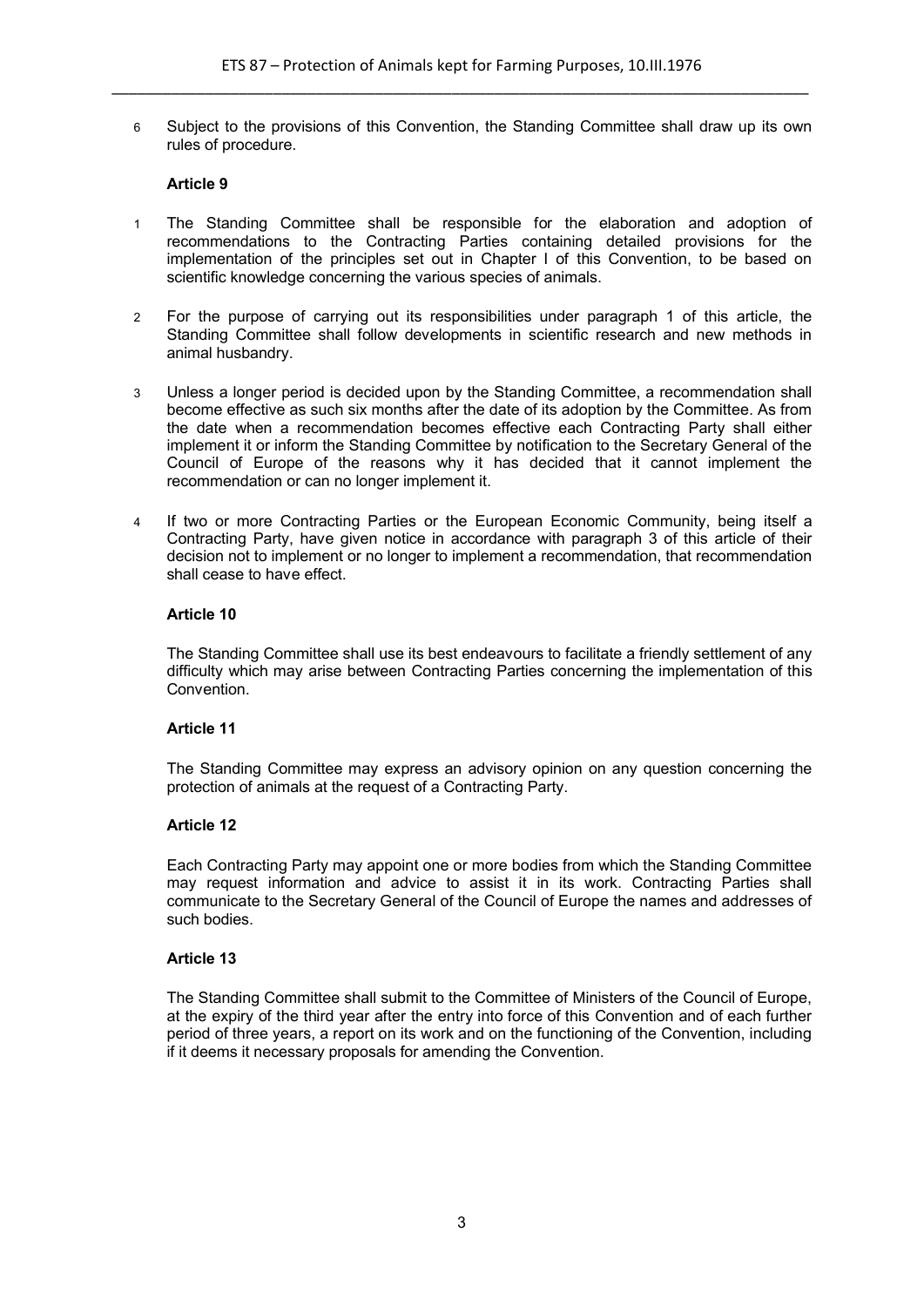### **Chapter III – Final provisions**

#### **Article 14**

- 1 This Convention shall be open to signature by the member States of the Council of Europe and by the European Economic Community. It shall be subject to ratification, acceptance or approval. Instruments of ratification, acceptance or approval shall be deposited with the Secretary General of the Council of Europe.
- 2 This Convention shall enter into force six months after the date of the deposit of the fourth instrument of ratification, acceptance or approval by a member State of the Council of Europe.
- 3 In respect of a signatory Party ratifying, accepting or approving after the date referred to in paragraph 2 of this article, the Convention shall enter into force six months after the date of the deposit of its instrument of ratification, acceptance or approval.

#### **Article 15**

- 1 After the entry into force of this Convention, the Committee of Ministers of the Council of Europe may, upon such terms and conditions as it deems appropriate, invite any non-member State to accede thereto.
- 2 Such accession shall be effected by depositing with the Secretary General of the Council of Europe an instrument of accession which shall take effect six months after the date of its deposit.

#### **Article 16**

- 1 Any Contracting Party may, at the time of signature or when depositing its instrument of ratification, acceptance, approval or accession, specify the territory or territories to which this Convention shall apply.
- 2 Any Contracting Party may, when depositing its instrument of ratification, acceptance, approval or accession or at any later date, by declaration addressed to the Secretary General of the Council of Europe, extend this Convention to any other territory or territories specified in the declaration and for whose international relations it is responsible or on whose behalf it is authorised to give undertakings.
- 3 Any declaration made in pursuance of the preceding paragraph may, in respect of any territory mentioned in such declaration, be withdrawn according to the procedure laid down in Article 17 of this Convention.

### **Article 17**

- 1 Any Contracting Party may, in so far as it is concerned, denounce this Convention by means of a notification addressed to the Secretary General of the Council of Europe.
- 2 Such denunciation shall take effect six months after the date of receipt by the Secretary General of such notification.

### **Article 18**

The Secretary General of the Council of Europe shall notify the member States of the Council and any Contracting Party not a member of the Council of:

a any signature;